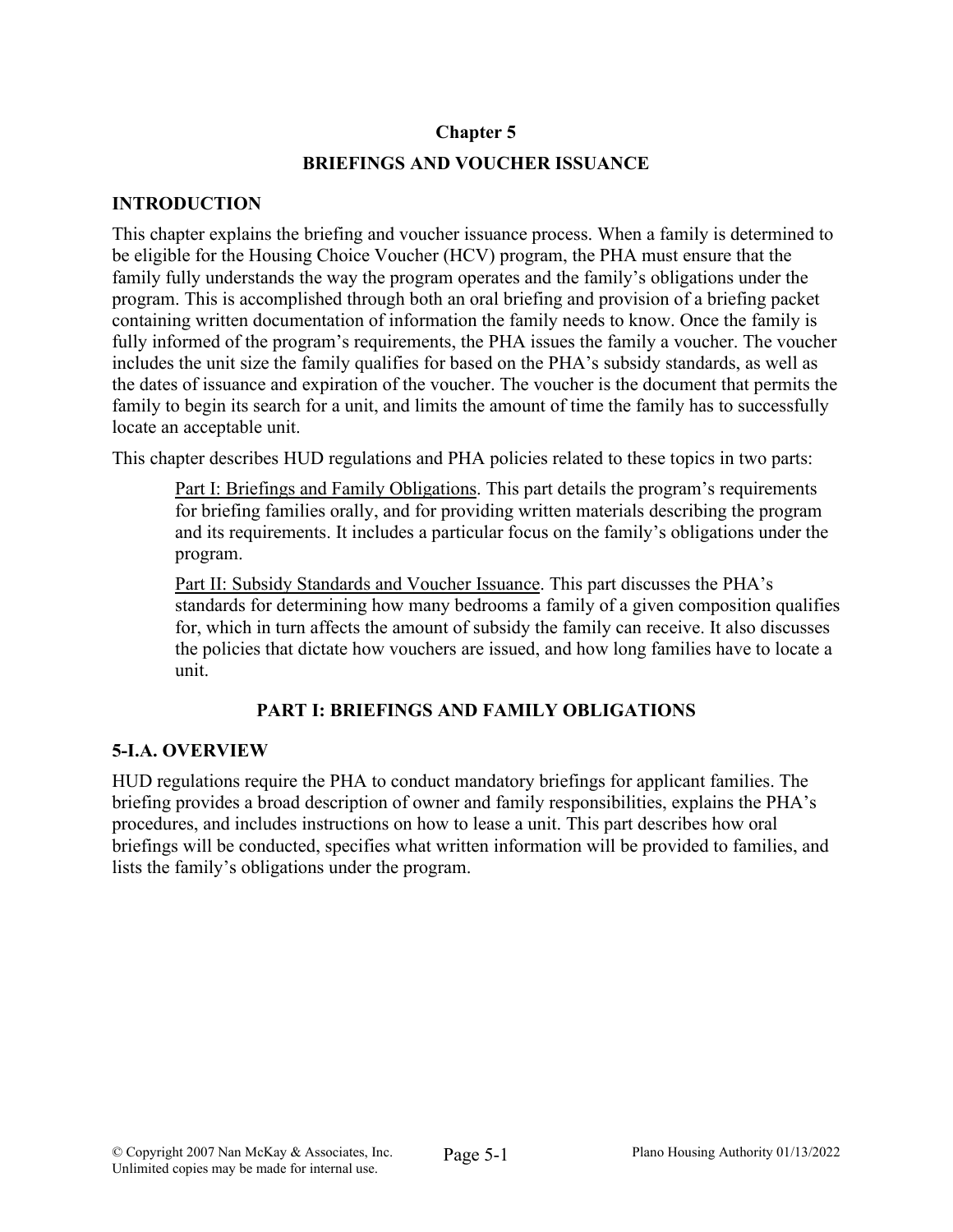## **5-I.B. BRIEFING [24 CFR 982.301]**

The PHA must give the family an oral briefing and provide the family with a briefing packet containing written information about the program. Families may be briefed individually or in groups. At the briefing, the PHA must ensure effective communication in accordance with Section 504 requirements (Section 504 of the Rehabilitation Act of 1973), and ensure that the briefing site is accessible to individuals with disabilities. For a more thorough discussion of accessibility requirements, refer to Chapter 2.

#### PHA Policy

Briefings will be conducted in group meetings.

All adult family members, 18 years and older, are required to attend the briefing.

Families that attend group briefings and still need individual assistance will be referred to an appropriate PHA staff person.

Briefings will be conducted in English. For limited English proficient (LEP) applicants, the PHA will provide translation services in accordance with the PHA's LEP plan (See Chapter 2).

#### **Notification and Attendance**

#### PHA Policy

Families will be notified by US postal mail and the provided email address of their eligibility for assistance at the time they are invited to attend a briefing. The notice will identify who is required to attend the briefing, as well as the date and time of the scheduled briefing.

If the notice is returned by the post office with no forwarding address, the applicant will be denied and their name will not be placed back on the waiting list. If the notice is returned by the post office with a forwarding address, the notice will be re-sent to the address indicated.

If the family is unable to attend a scheduled briefing, the family should contact the PHA in writing in advance of the briefing to schedule a new appointment. In all circumstances, if a family does not attend a scheduled briefing and has not contacted the PHA, the PHA will remove them from the wait list and send notification by mail and email, with the right to request an informal review. A notice of denial will be issued in accordance with policies contained in Chapter 3.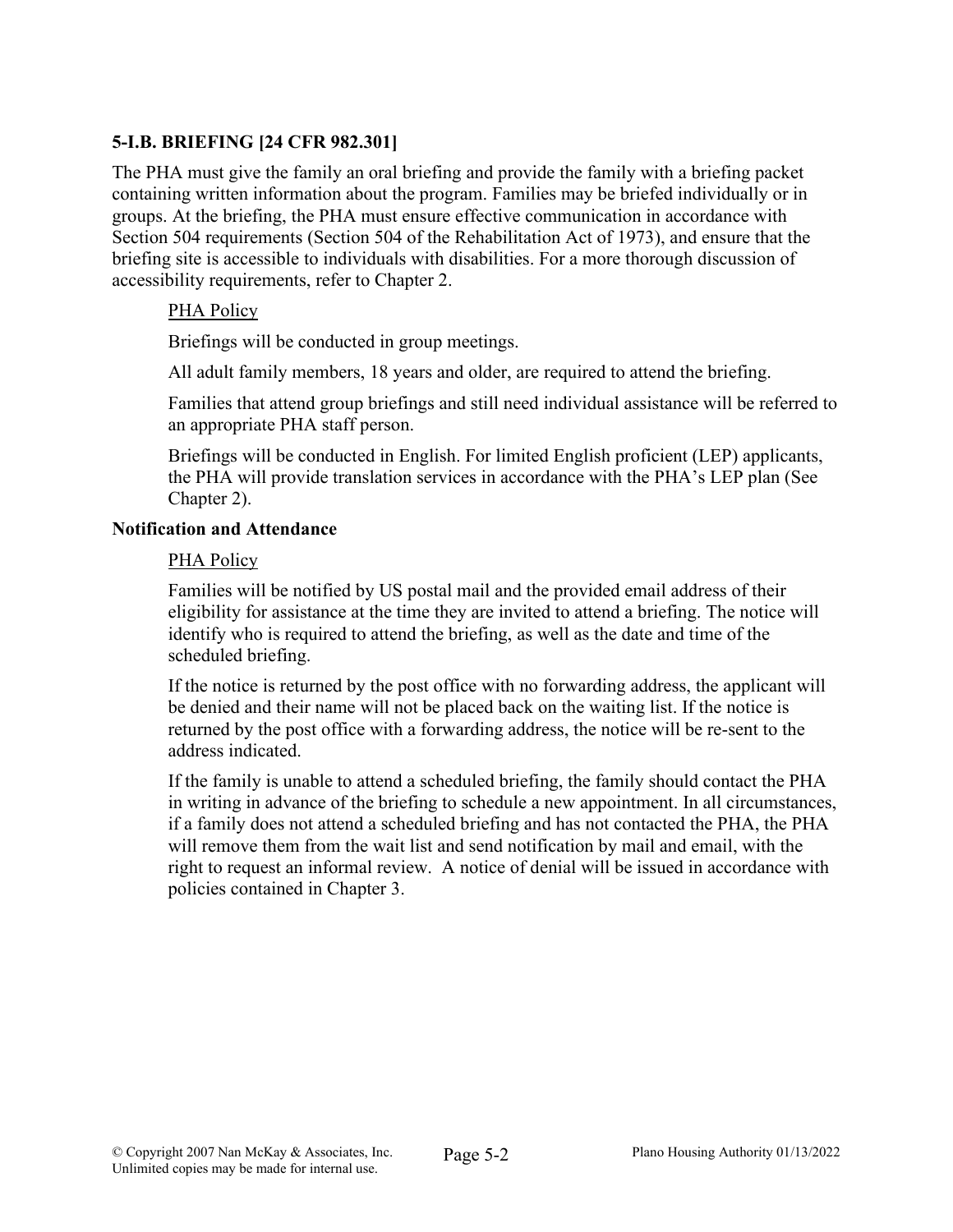# **Oral Briefing [24 CFR 982.301(a)]**

Each briefing must provide information on the following subjects:

- How the Housing Choice Voucher program works;
- Family and owner responsibilities;
- Where the family can lease a unit, including renting a unit inside or outside the PHA's jurisdiction;
- For families eligible under portability, an explanation of portability. The PHA cannot discourage eligible families from moving under portability;
- For families living in high-poverty census tracts, an explanation of the advantages of moving to areas outside of high-poverty concentrations; and
- For families receiving welfare-to-work vouchers, a description of any local obligations of a welfare-to-work family and an explanation that failure to meet the obligations is grounds for denial of admission or termination of assistance.

#### PHA Policy

When PHA-owned units are available for lease, the PHA will inform the family during the oral briefing that the family has the right to select any eligible unit available for lease, and is not obligated to choose a PHA-owned unit.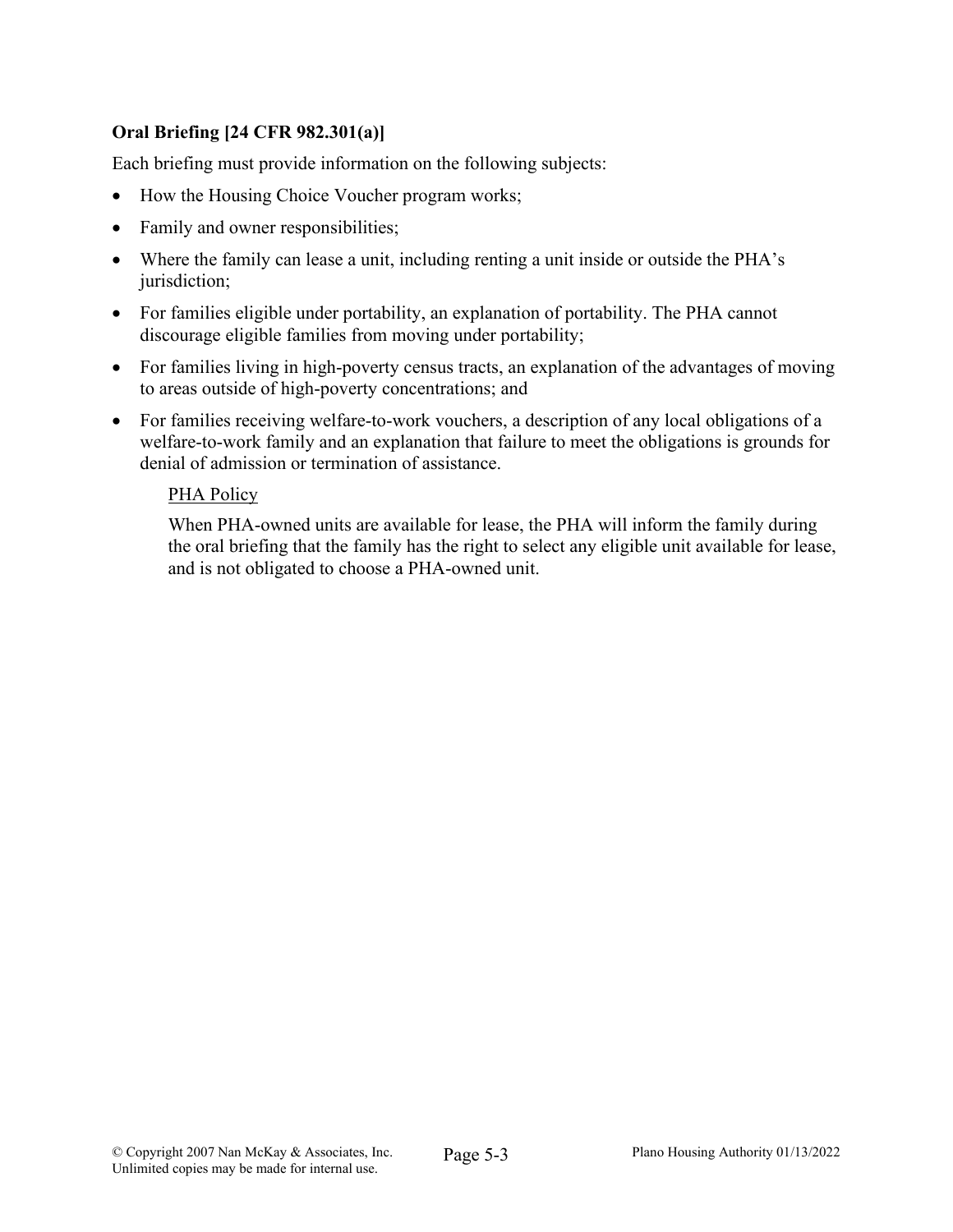# **Briefing Packet [24 CFR 982.301(b)]**

Documents and information provided in the briefing packet must include the following:

- The term of the voucher, and the PHA's policies on any extensions or suspensions of the term. If the PHA allows extensions, the packet must explain how the family can request an extension.
- A description of the method used to calculate the housing assistance payment for a family, including how the PHA determines the payment standard for a family, how the PHA determines total tenant payment for a family, and information on the payment standard and utility allowance schedule.
- An explanation of how the PHA determines the maximum allowable rent for an assisted unit.
- Where the family may lease a unit. For a family that qualifies to lease a unit outside the PHA jurisdiction under portability procedures, the information must include an explanation of how portability works.
- The HUD-required tenancy addendum, which must be included in the lease.
- The form the family must use to request approval of tenancy**,** and a description of the procedure for requesting approval for a tenancy.
- A statement of the PHA policy on providing information about families to prospective owners.
- The PHA subsidy standards including when and how exceptions are made.
- The HUD brochure on how to select a unit.
- The HUD pamphlet on lead-based paint entitled *Protect Your Family from Lead in Your Home.*
- Information on federal, state and local equal opportunity laws and a copy of the housing discrimination complaint form.
- Go-Section 8.com brochure of how to obtain the listing of landlords or units willing to least to assisted families.
- The family obligations under the program, including any obligations of a welfare-to-work family.
- The grounds on which the PHA may terminate assistance for a participant family because of family action or failure to act.
- PHA informal hearing procedures including when the PHA is required to offer a participant family the opportunity for an informal hearing, and how to request the hearing.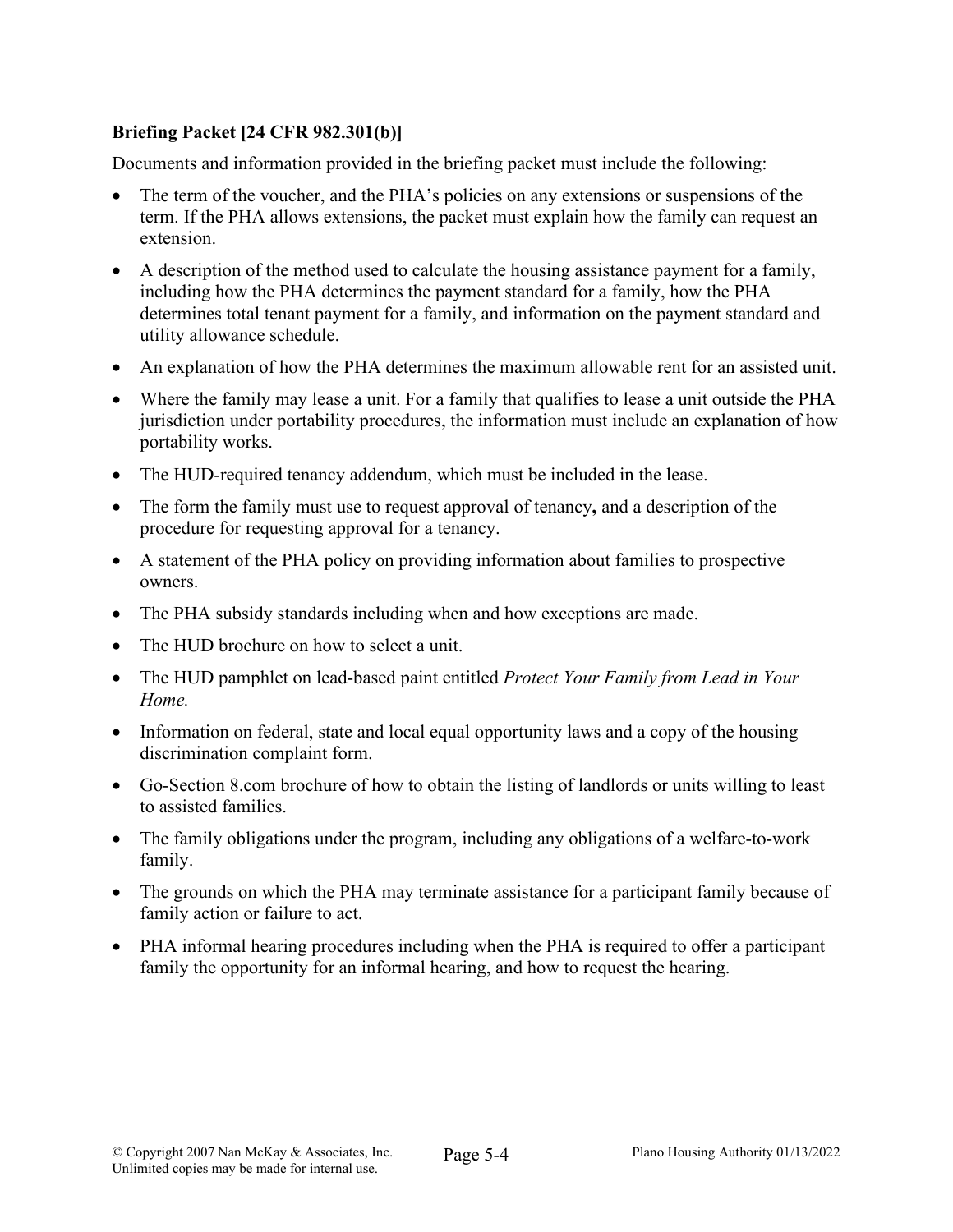If the PHA is located in a metropolitan FMR area, the following additional information must be included in the briefing packet in order to receive full points under SEMAP Indicator 7, Expanding Housing Opportunities [24 CFR 985.3(g)].

- Maps showing areas with housing opportunities outside areas of poverty or minority concentration, both within its jurisdiction and its neighboring jurisdiction.
- Information about the characteristics of these areas including job opportunities, schools, transportation and other services.
- An explanation of how portability works, including a list of portability contact persons for neighboring PHAs including names, addresses, and telephone numbers.

### **Additional Items to be Included in the Briefing Packet**

In addition to items required by the regulations, PHAs may wish to include supplemental materials to help explain the program to both participants and owners [HCV GB p. 8-7].

### PHA Policy

The PHA will provide the following additional materials in the briefing packet:

When PHA-owned units are available for lease, a written statement that the family has the right to select any eligible unit available for lease, and is not obligated to choose a PHA-owned unit.

Information on how to fill out and file a housing discrimination complaint form.

The publication *Things You Should Know (HUD-1140-OIG)* that explains the types of actions a family must avoid and the penalties for program abuse.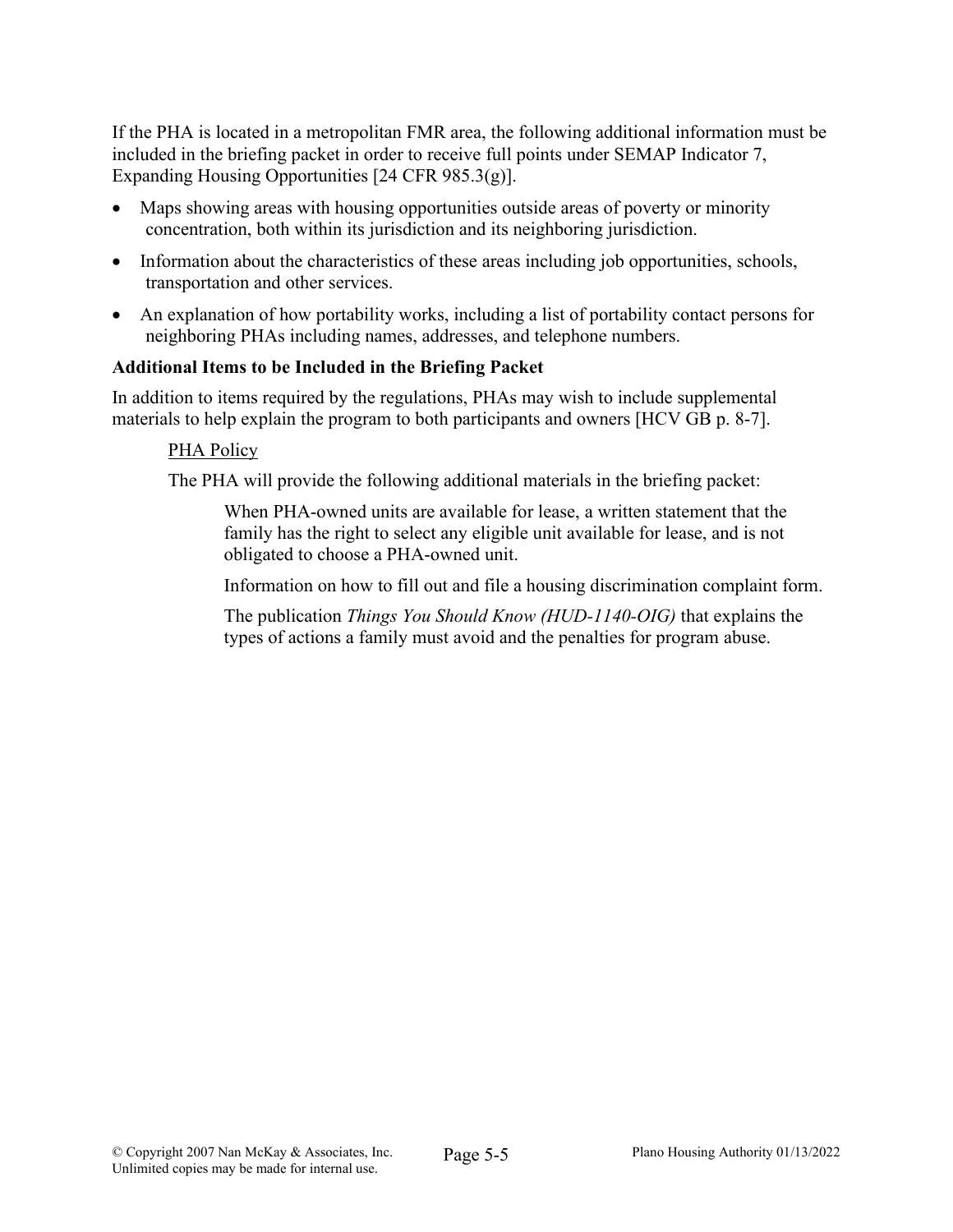# **5-I.C. FAMILY OBLIGATIONS**

Obligations of the family are described in the housing choice voucher (HCV) regulations and on the voucher itself. These obligations include responsibilities the family is required to fulfill, as well as prohibited actions. The PHA must inform families of these obligations during the oral briefing, and the same information must be included in the briefing packet. When the family's unit is approved and the HAP contract is executed, the family must meet those obligations in order to continue participating in the program. Violation of any family obligation may result in termination of assistance, as described in Chapter 12.

### **Time Frames for Reporting Changes Required By Family Obligations**

### PHA Policy

Unless otherwise noted below, when family obligations require the family to respond to a request or notify the PHA of a change, notifying the PHA of the request or change within 10 calendar days is considered prompt notice.

When a family is required to provide notice to the PHA, the notice must be in writing.

### **Family Obligations [24 CFR 982.551]**

Following is a listing of a participant family's obligations under the HCV program:

- The family must supply any information that the PHA or HUD determines to be necessary, including submission of required evidence of citizenship or eligible immigration status.
- The family must supply any information requested by the PHA or HUD for use in a regularly scheduled reexamination or interim reexamination of family income and composition.
- The family must disclose and verify social security numbers and sign and submit consent forms for obtaining information.
- Any information supplied by the family must be true and complete.
- The family is responsible for any Housing Quality Standards (HQS) breach by the family caused by failure to pay tenant-provided utilities or appliances, or damages to the dwelling unit or premises beyond normal wear and tear caused by any member of the household or guest.

### PHA Policy

Damages beyond normal wear and tear will be considered to be damages which could be assessed against the security deposit.

• The family must allow the PHA to inspect the unit at reasonable times and after reasonable notice, as described in Chapter 8 of this plan.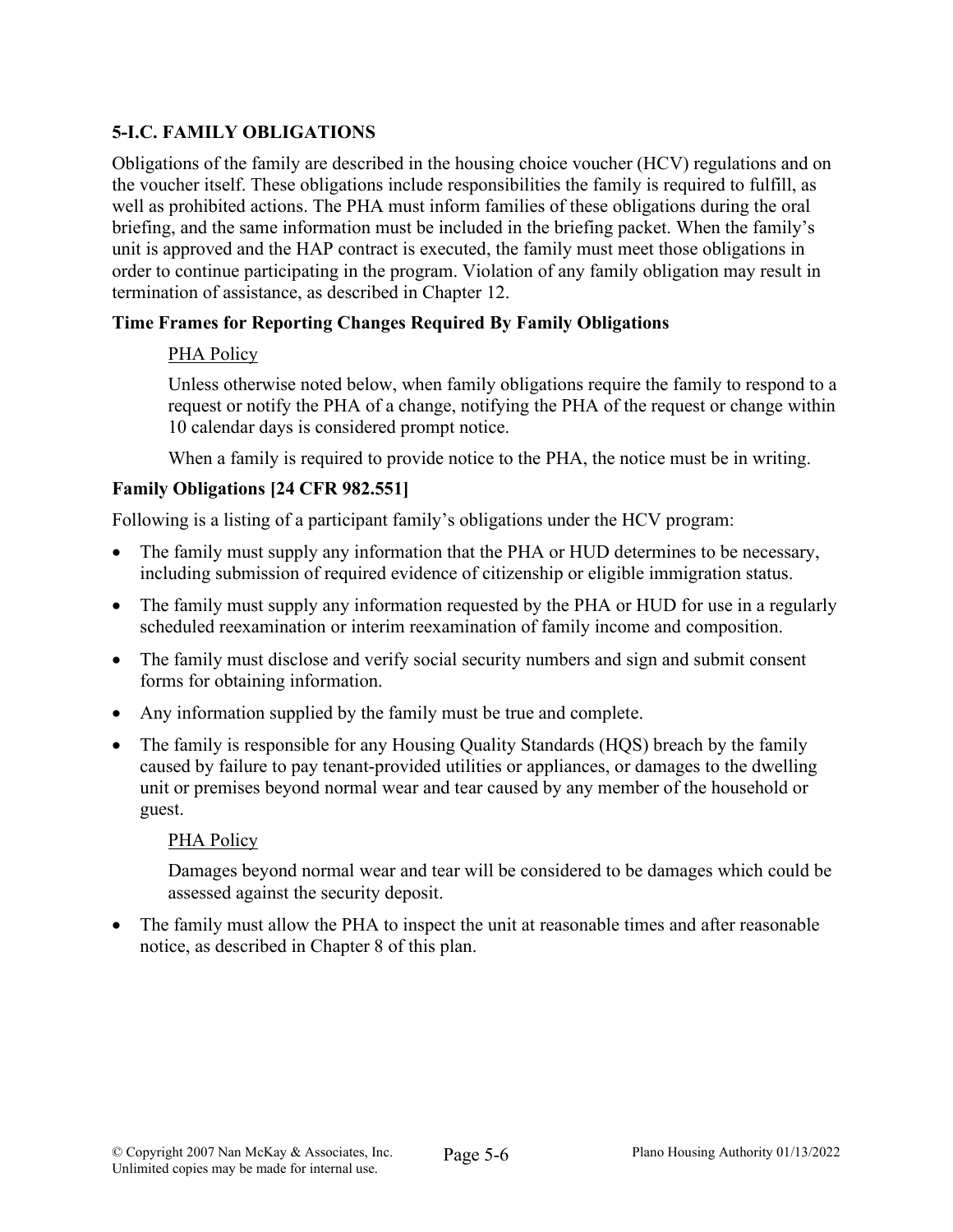The family must not commit any serious or repeated violation of the lease.

# PHA Policy

The PHA will determine if a family has committed serious or repeated violations of the lease based on available evidence, including but not limited to, a court-ordered eviction, or an owner's notice to evict.

Serious and repeated lease violations will include, but not be limited to, nonpayment of rent, disturbance of neighbors, destruction of property, or living or housekeeping habits that cause damage to the unit or premises and criminal activity. Generally, the criteria to be used is whether the reason for the eviction was through no fault of the tenant or guests.

• The family must notify the PHA and the owner before moving out of the unit or terminating the lease.

# PHA Policy

The family must comply with lease requirements regarding written notice to the owner. The family must provide written notice to the PHA at the same time the owner is notified.

- The family must promptly give the PHA a copy of any owner eviction notice.
- The family must use the assisted unit for residence by the family. The unit must be the family's only residence.
- The composition of the assisted family residing in the unit must be approved by the PHA. The family must promptly notify the PHA in writing of the birth, adoption, or court-awarded custody of a child. The family must request PHA approval to add any other family member as an occupant of the unit. Adult family members will not be added to the household composition unless approved by the PHA.

# PHA Policy

The request to add a family member must be submitted in writing and approved prior to the person moving into the unit. The PHA will determine eligibility of the new member in accordance with the policies in Chapter 3.

• The family must promptly notify the PHA in writing if any family member no longer lives in the unit.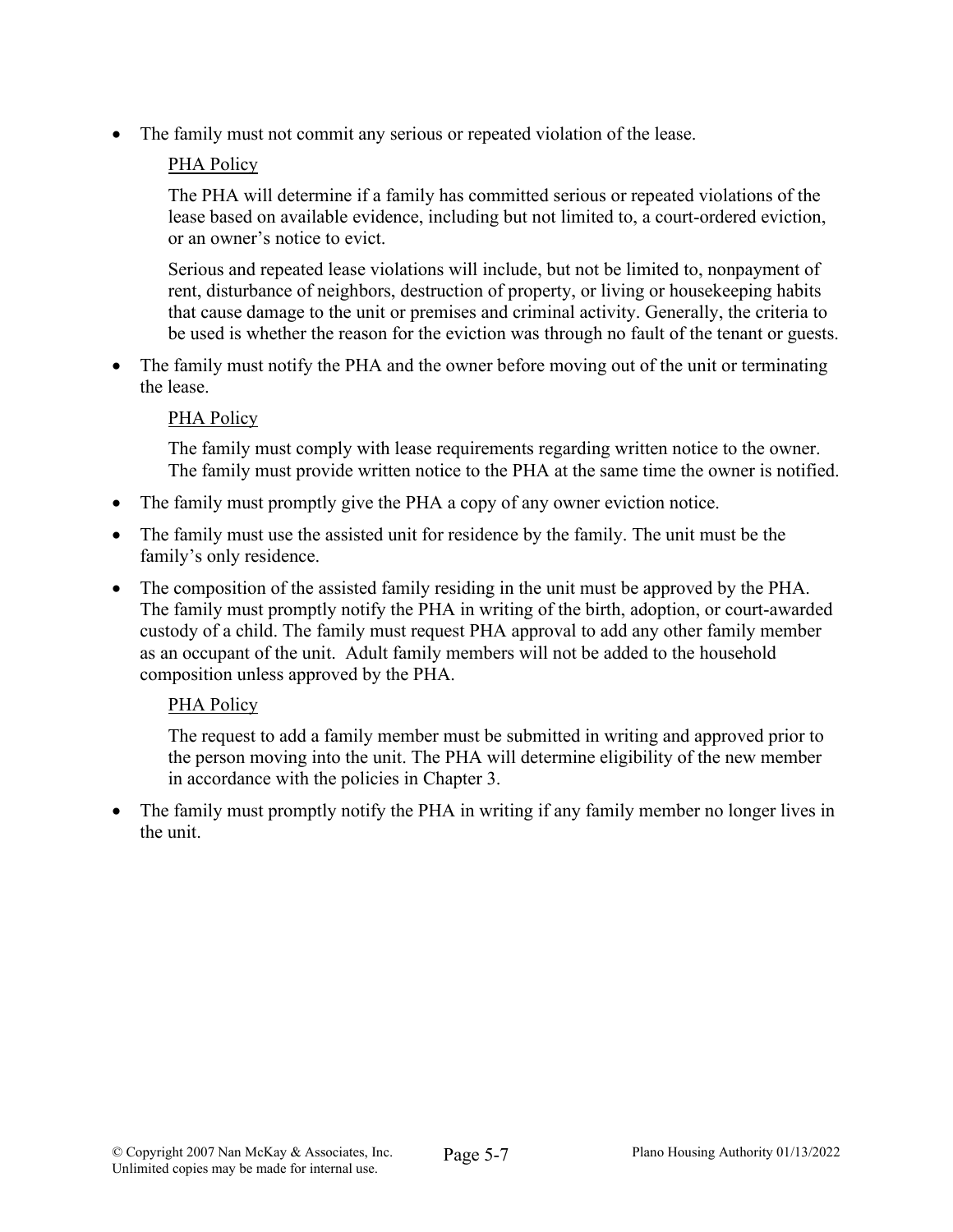- If the PHA has given approval, a foster child or a live-in aide may reside in the unit. The PHA has the discretion to adopt reasonable policies concerning residency by a foster child or a live-in aide, and to define when PHA consent may be given or denied. For policies related to the request and approval/disapproval of foster children, foster adults, and live-in aides, see Chapter 3 (Sections I.K and I.M), and Chapter 11 (Section II.B).
- The family must not sublease the unit, assign the lease, or transfer the unit.

### PHA Policy

Subleasing includes receiving payment to cover rent and utility costs by a person living in the unit who is not listed as a family member.

• The family must supply any information requested by the PHA to verify that the family is living in the unit or information related to family absence from the unit.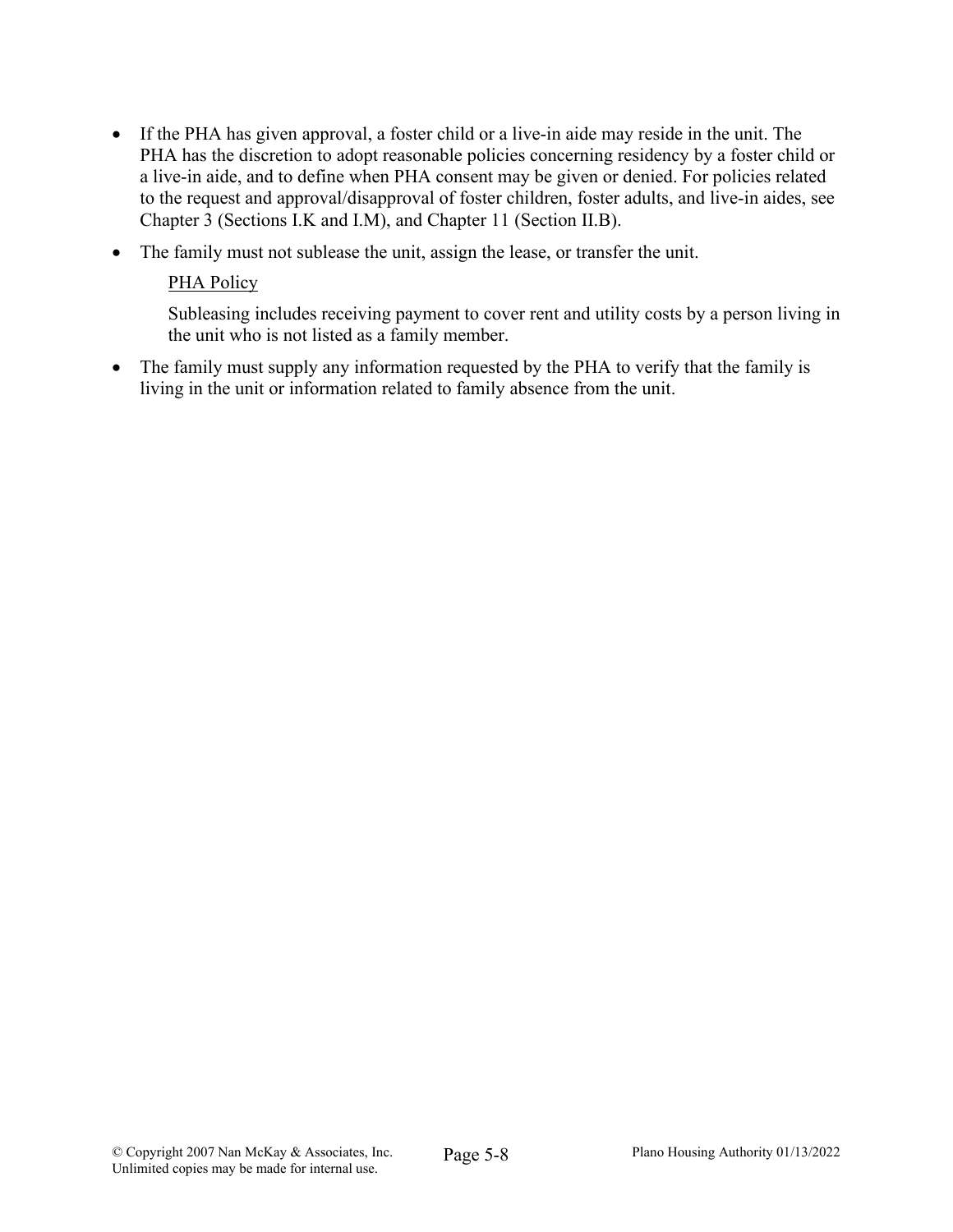The family must promptly notify the PHA when the family is absent from the unit.

# PHA Policy

Notice is required under this provision only when all family members will be absent from the unit for an extended period. An extended period is defined as any period greater than 30 calendar days. Written notice must be provided to the PHA at the start of the extended absence.

- The family must pay utility bills and provide and maintain any appliances that the owner is not required to provide under the lease [Form HUD-52646, Voucher].
- The family must not own or have any interest in the unit, (other than in a cooperative and owners of a manufactured home leasing a manufactured home space).
- Family members must not commit fraud, bribery, or any other corrupt or criminal act in connection with the program. (See Chapter 14, Program Integrity for additional information).
- Family members must not engage in drug-related criminal activity or violent criminal activity or other criminal activity that threatens the health, safety or right to peaceful enjoyment of other residents and persons residing in the immediate vicinity of the premises. See Chapter 12 for HUD and PHA policies related to drug-related and violent criminal activity.
- Members of the household must not engage in abuse of alcohol in a way that threatens the health, safety or right to peaceful enjoyment of the other residents and persons residing in the immediate vicinity of the premises. See Chapter 12 for a discussion of HUD and PHA policies related to alcohol abuse.
- An assisted family or member of the family must not receive HCV program assistance while receiving another housing subsidy, for the same unit or a different unit under any other federal, state or local housing assistance program.
- A family must not receive HCV program assistance while residing in a unit owned by a parent, child, grandparent, grandchild, sister or brother of any member of the family, unless the PHA has determined (and has notified the owner and the family of such determination) that approving rental of the unit, notwithstanding such relationship, would provide reasonable accommodation for a family member who is a person with disabilities. [Form HUD-52646, Voucher]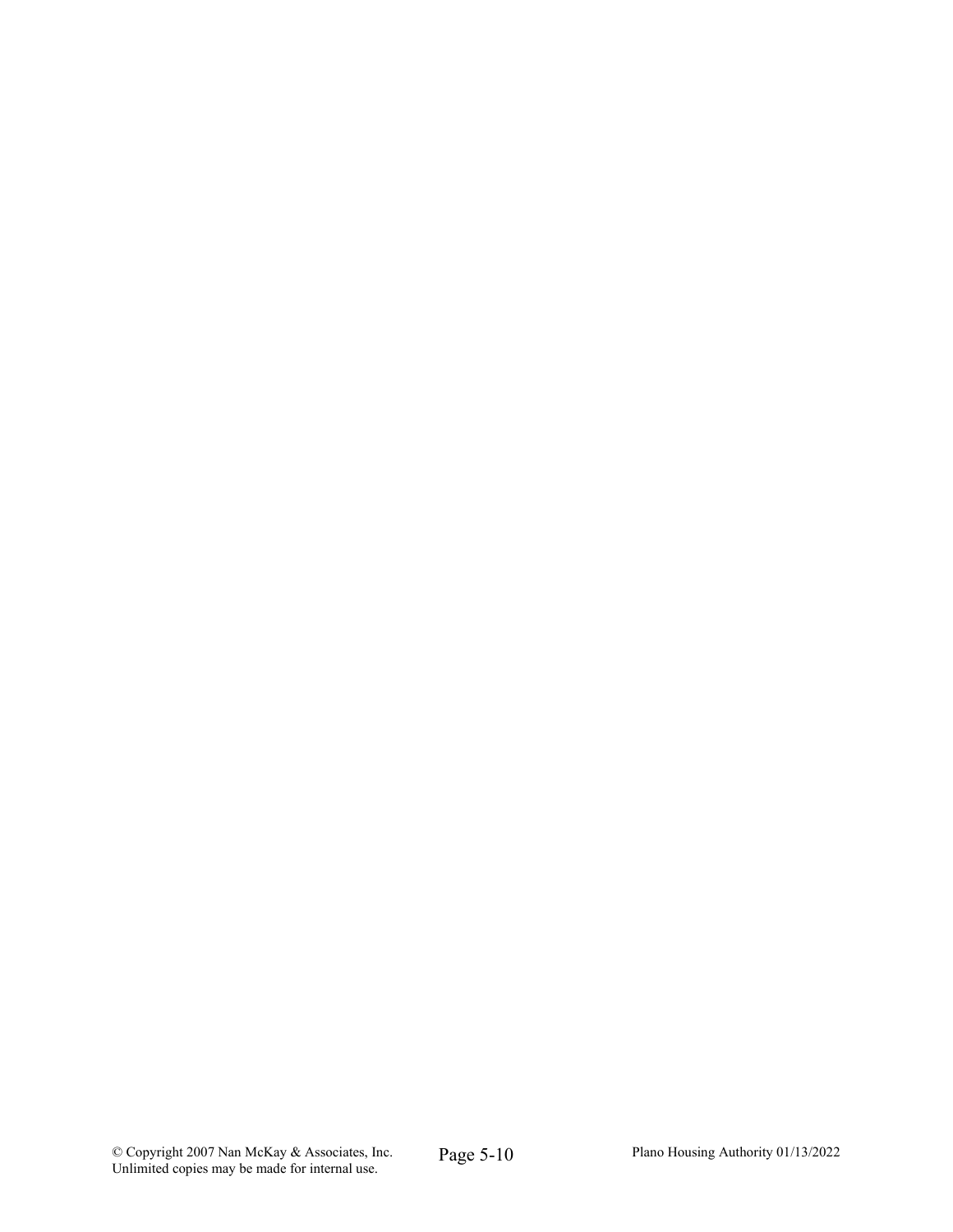### **PART II: SUBSIDY STANDARDS AND VOUCHER ISSUANCE**

### **5-II.A. OVERVIEW**

The PHA must establish subsidy standards that determine the number of bedrooms needed for families of different sizes and compositions. This part presents the policies that will be used to determine the family unit size (also known as the voucher size) a particular family should receive, and the policies that govern making exceptions to those standards. The PHA also must establish policies related to the issuance of the voucher, to the voucher term, and to any extensions or suspensions of that term.

# **5-II.B. DETERMINING FAMILY UNIT (VOUCHER) SIZE [24 CFR 982.402]**

For each family, the PHA determines the appropriate number of bedrooms under the PHA subsidy standards and enters the family unit size on the voucher that is issued to the family. The family unit size does not dictate the size of unit the family must actually lease, nor does it determine who within a household will share a bedroom/sleeping room.

The following requirements apply when the PHA determines family unit size:

- The subsidy standards must provide for the smallest number of bedrooms needed to house a family without overcrowding.
- The subsidy standards must be consistent with space requirements under the housing quality standards.
- The subsidy standards must be applied consistently for all families of like size and composition.
- A child who is temporarily away from the home because of placement in foster care is considered a member of the family in determining the family unit size.
- A family that consists of a pregnant woman (with no other persons) must be treated as a two-person family.
- Any live-in aide (approved by the PHA to reside in the unit to care for a family member who is disabled or is at least 50 years of age) must be counted in determining the family unit size;
- Unless a live-in-aide resides with a family, the family unit size for any family consisting of a single person must be either a zero- or one-bedroom unit, as determined under the PHA subsidy standards.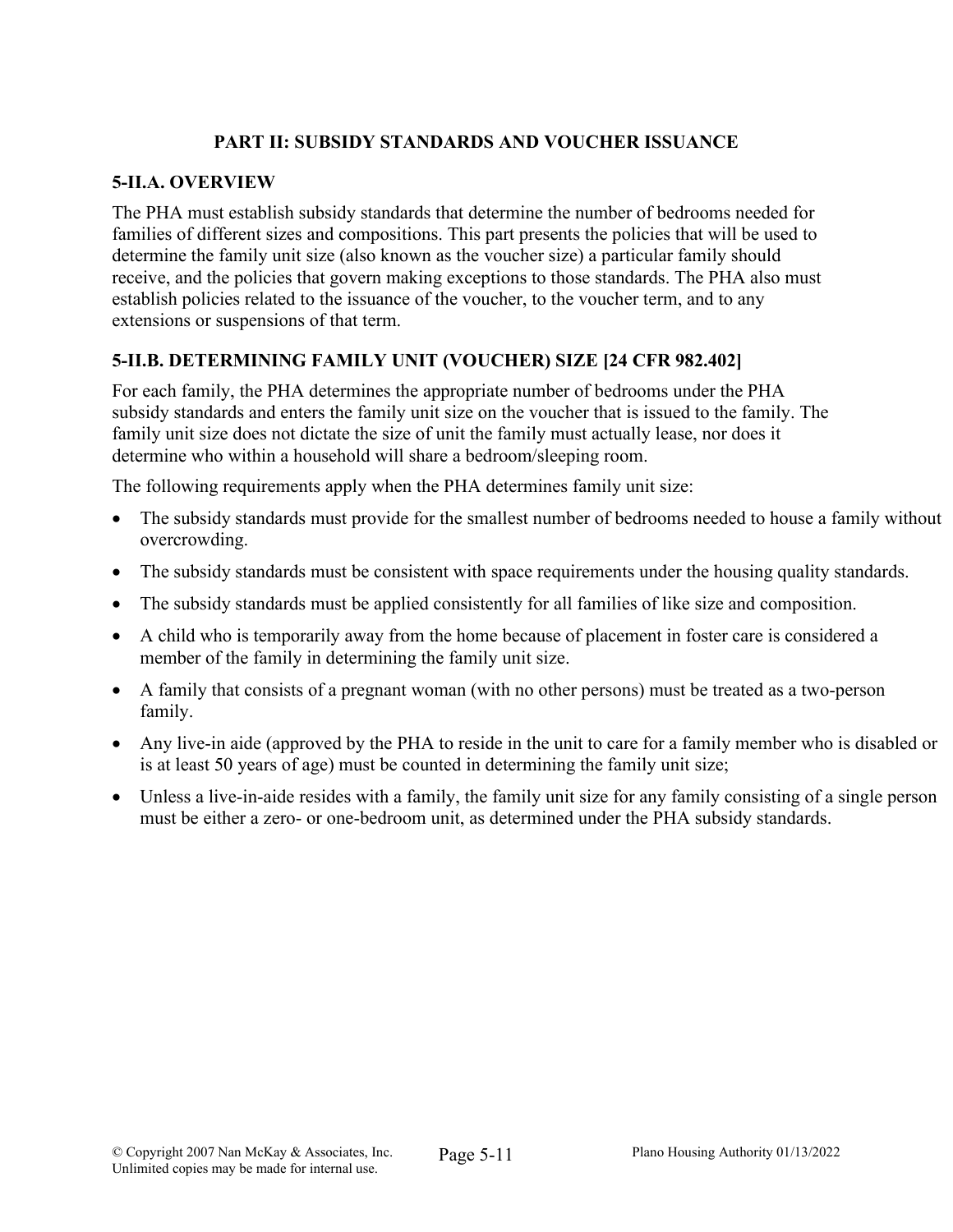### PHA Policy

The PHA will assign one bedroom for each two persons regardless of age and/or gender within the household, except in the following circumstances:

Live-in aides will be allocated a separate bedroom.

Single person families will be allocated one bedroom

An approved annual reasonable accommodation- see chapter 2

# **5-II.C. EXCEPTIONS TO SUBSIDY STANDARDS**

In determining family unit size for a particular family, the PHA may grant an exception to its established subsidy standards if the PHA determines that the exception is justified by the age, sex, health, handicap, or relationship of family members or other personal circumstances [24 CFR 982.402(b)(8)]. Reasons may include, but are not limited to:

- A need for an additional bedroom for medical equipment
- A need for a separate bedroom for reasons related to a family member's disability, medical or health condition

For a single person who is not elderly, disabled, or a remaining family member, an exception cannot override the regulatory limit of a zero or one bedroom [24 CFR 982.402(b)(8)].

# PHA Policy

The PHA may consider granting an exception for any of the reasons specified in the regulation: health or handicap,

The family must request any exception to the subsidy standards in writing. The request must explain the need or justification for a larger family unit size, and must include appropriate documentation. Requests based on health-related reasons must be verified by a knowledgeable licensed professional source (e.g., doctor or licensed health professional), unless the disability and the disability–related request for accommodation is readily apparent or otherwise known. The family's continued need for a reasonable accommodation must be re-verified at annual reexamination.

The PHA will notify the family of its determination within 10 business days of receiving the family's request. If a participant family's request is denied, there are no appeals to the reasonable accommodation request with the housing authority.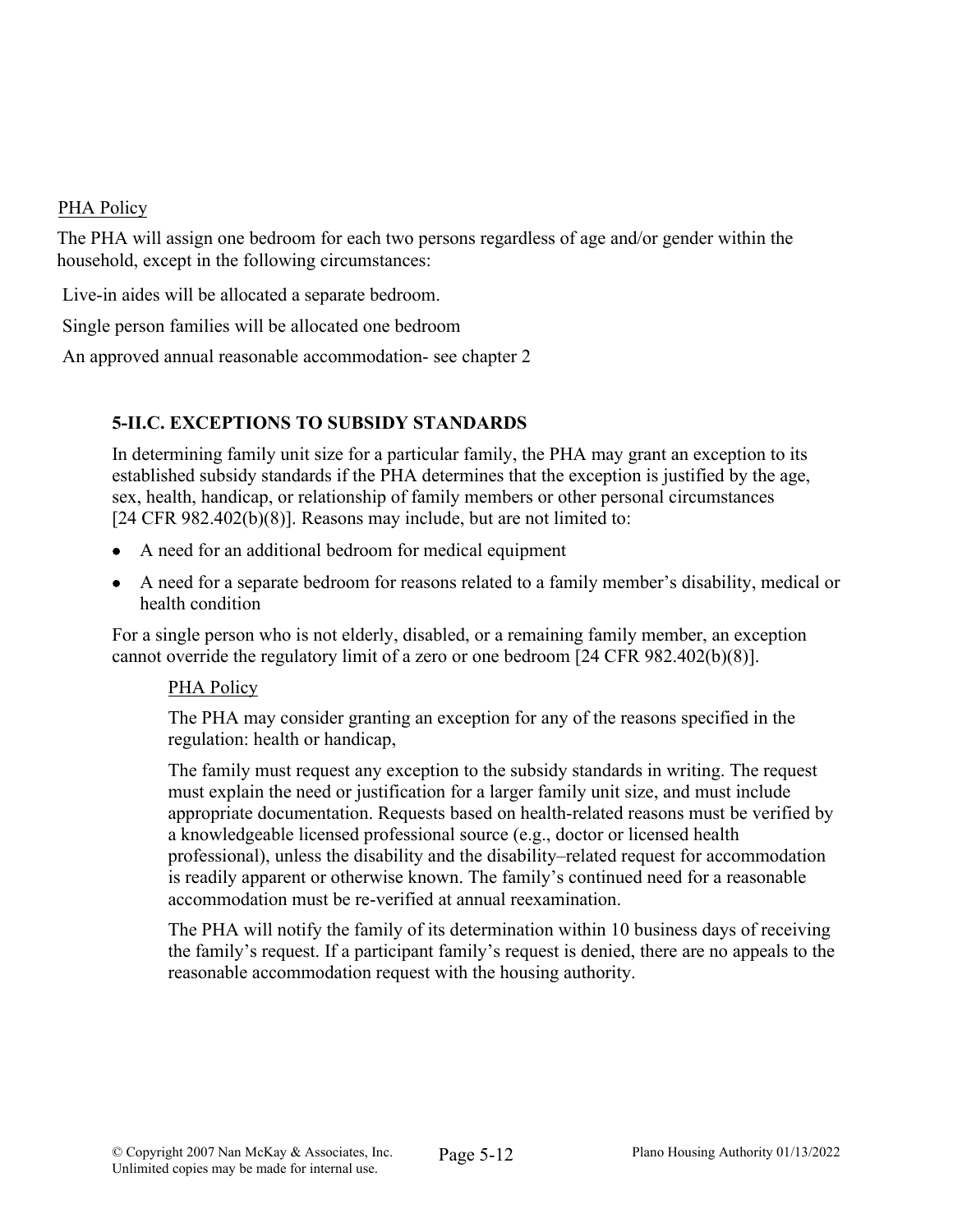# **5-II.D. VOUCHER ISSUANCE [24 CFR 982.302]**

When a family is selected from the waiting list (or as a special admission as described in Chapter 4-13), or when a participant family wants to move to another unit, the PHA issues a Housing Choice Voucher, form HUD-52646. This chapter deals only with voucher issuance for applicants. For voucher issuance associated with moves of program participants, please refer to Chapter 10.

The voucher is the family's authorization to search for housing. It specifies the unit size for which the family qualifies, and includes both the date of voucher issuance and date of expiration. It contains a brief description of how the program works and explains the family obligations under the program. The voucher is evidence that the PHA has determined the family to be eligible for the program, and that the PHA expects to have money available to subsidize the family if the family finds an approvable unit. However, the PHA does not have any liability to any party by the issuance of the voucher, and the voucher does not give the family any right to participate in the PHA's housing choice voucher program [Voucher, form HUD-52646]

A voucher can be issued to an applicant family only after the PHA has determined that the family is eligible for the program based on information received within the 60 days prior to issuance [24 CFR 982.201(e)] and after the family has attended an oral briefing [HCV 8-1].

### PHA Policy

Vouchers will be issued to eligible applicants immediately following the mandatory briefing.

The PHA should have sufficient funds to house an applicant before issuing a voucher. If funds are insufficient to house the family at the top of the waiting list, the PHA must wait until it has adequate funds before it calls another family from the list [HCV GB p. 8-10].

# PHA Policy

Prior to issuing any vouchers, the PHA will determine whether it has sufficient funding in accordance with the policies in Part VIII of Chapter 16.

If the PHA determines that there is insufficient funding after a voucher has been issued, the PHA may rescind the voucher and place the affected family back on the waiting list.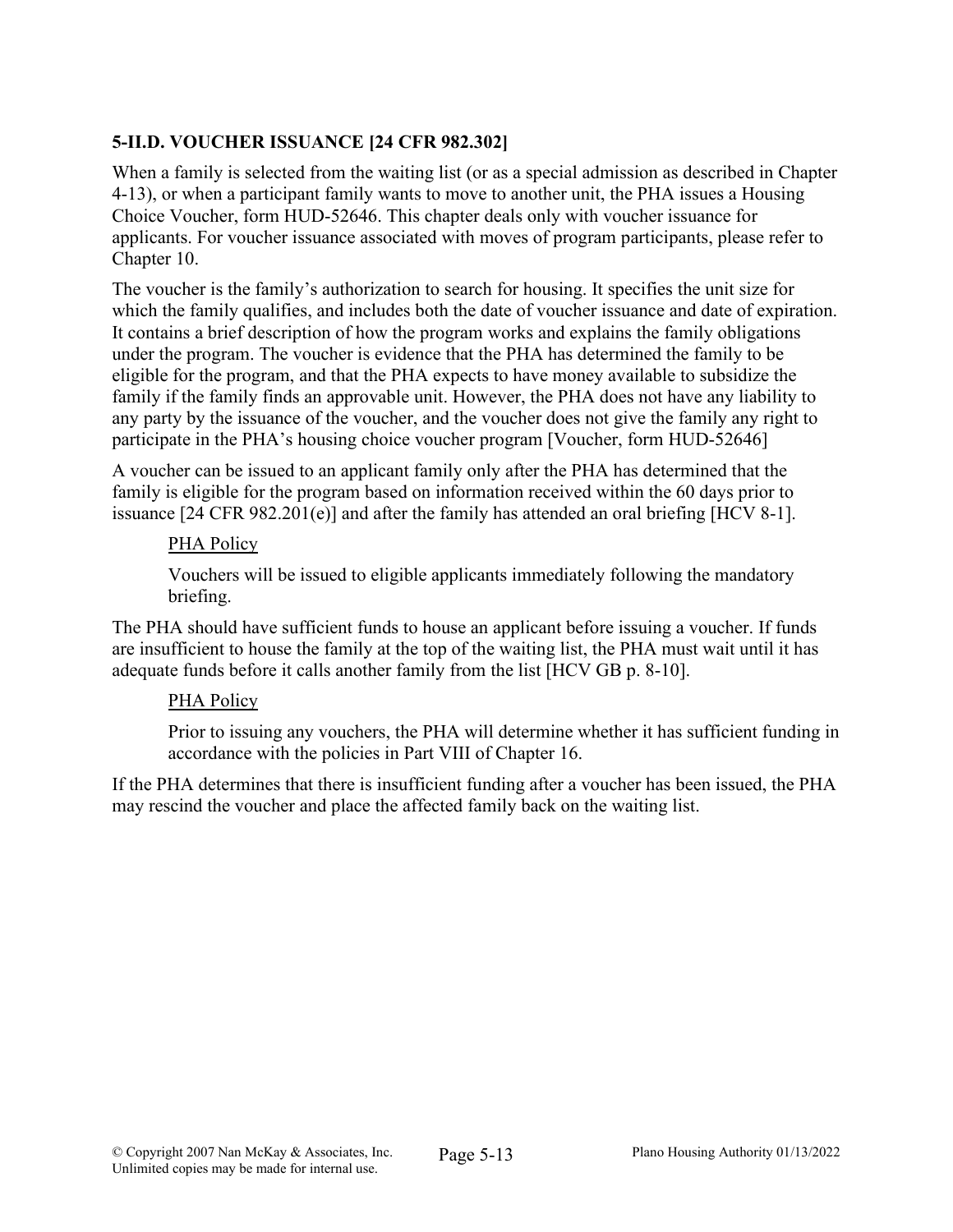### **5-II.E. VOUCHER TERM, EXTENSIONS, AND SUSPENSIONS**

#### **Voucher Term [24 CFR 982.303]**

The initial term of a voucher must be at least 60 calendar days. The initial term must be stated on the voucher [24 CFR 982.303(a)].

#### PHA Policy

The initial voucher term will be 60 calendar days.

The family must submit a Request for Tenancy Approval and proposed lease within the 60-day period unless the PHA grants an extension.

#### **Extensions of Voucher Term [24 CFR 982.303(b)]**

At its discretion, the PHA may grant a family one or more extensions of the initial voucher term in accordance with PHA policy as described in the PHA administrative plan. Discretionary policies related to extension and expiration of search time must be described in the PHA's administrative plan [24 CFR 982.54].

PHAs must approve additional search time if needed as a reasonable accommodation to make the program accessible to and usable by a person with disabilities. The extension period must be reasonable for the purpose.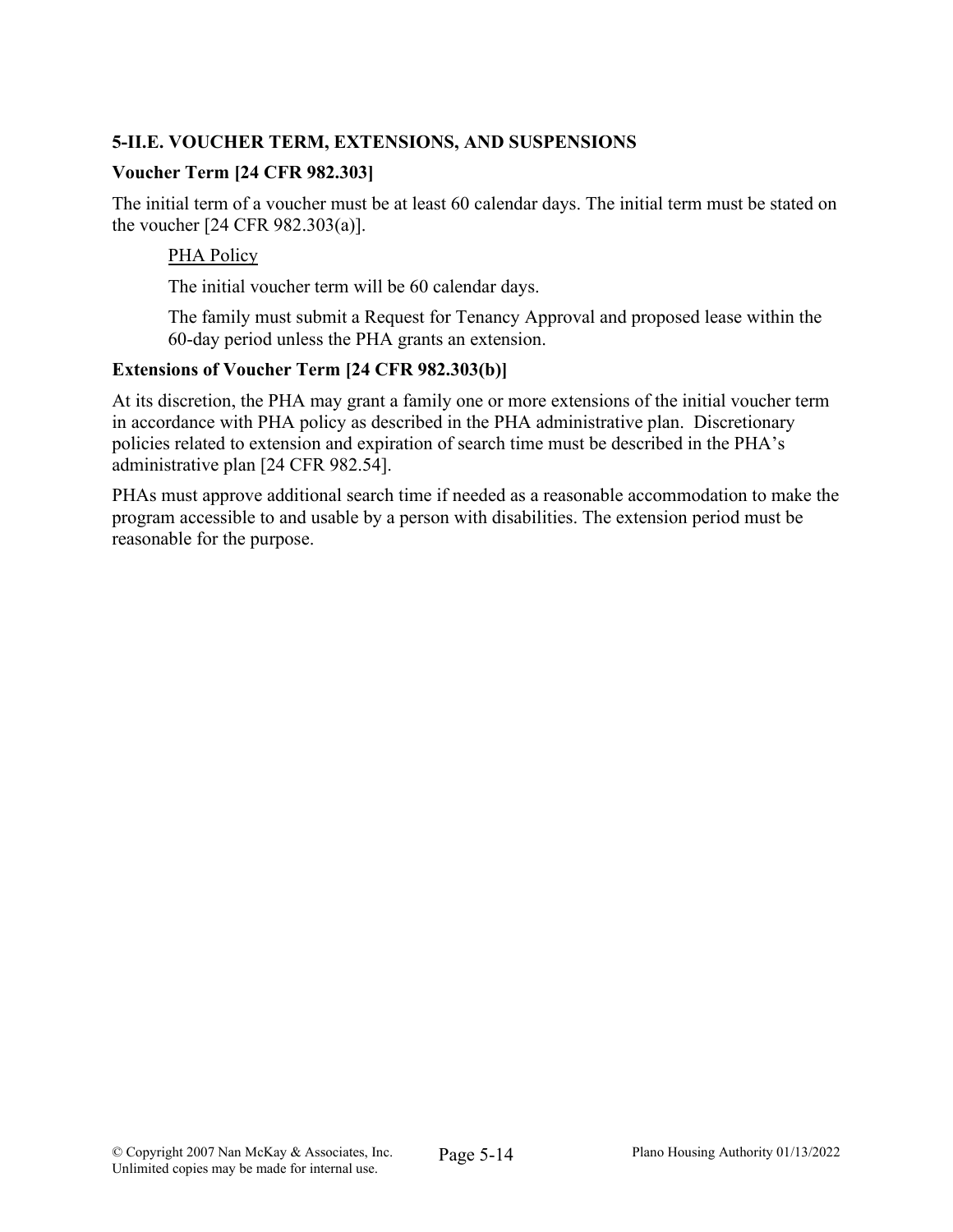The family must be notified in writing of the PHA's decision to approve or deny an extension. The PHA's decision to deny a request for an extension of the voucher term is not subject to informal review [24 CFR 982.554(c)(4)].

#### PHA Policy

The PHA will automatically approve one 30-day extension upon written request from the family.

The PHA will approve additional extensions only in the following circumstances:

It is necessary as a reasonable accommodation for a person with disabilities.

It is necessary due to reasons beyond the family's control, as determined by the PHA. Following is a list of extenuating circumstances that the PHA may consider in making its decision. The presence of these circumstances does not guarantee that an extension will be granted:

Serious illness or death in the family

Other family emergency

Obstacles due to employment

Whether the family has already submitted requests for tenancy approval that were not approved by the PHA

Whether family size or other special requirements make finding a unit difficult

Any request for an additional extension must include the reason(s) an additional extension is necessary. The PHA may require the family to provide documentation to support the request.

All requests for extensions to the voucher term must be made in writing and submitted to the PHA prior to the expiration date of the voucher (or extended term of the voucher).

The PHA will decide whether to approve or deny an extension request within 10 business days of the date the request is received, and will immediately provide the family written notice of its decision.